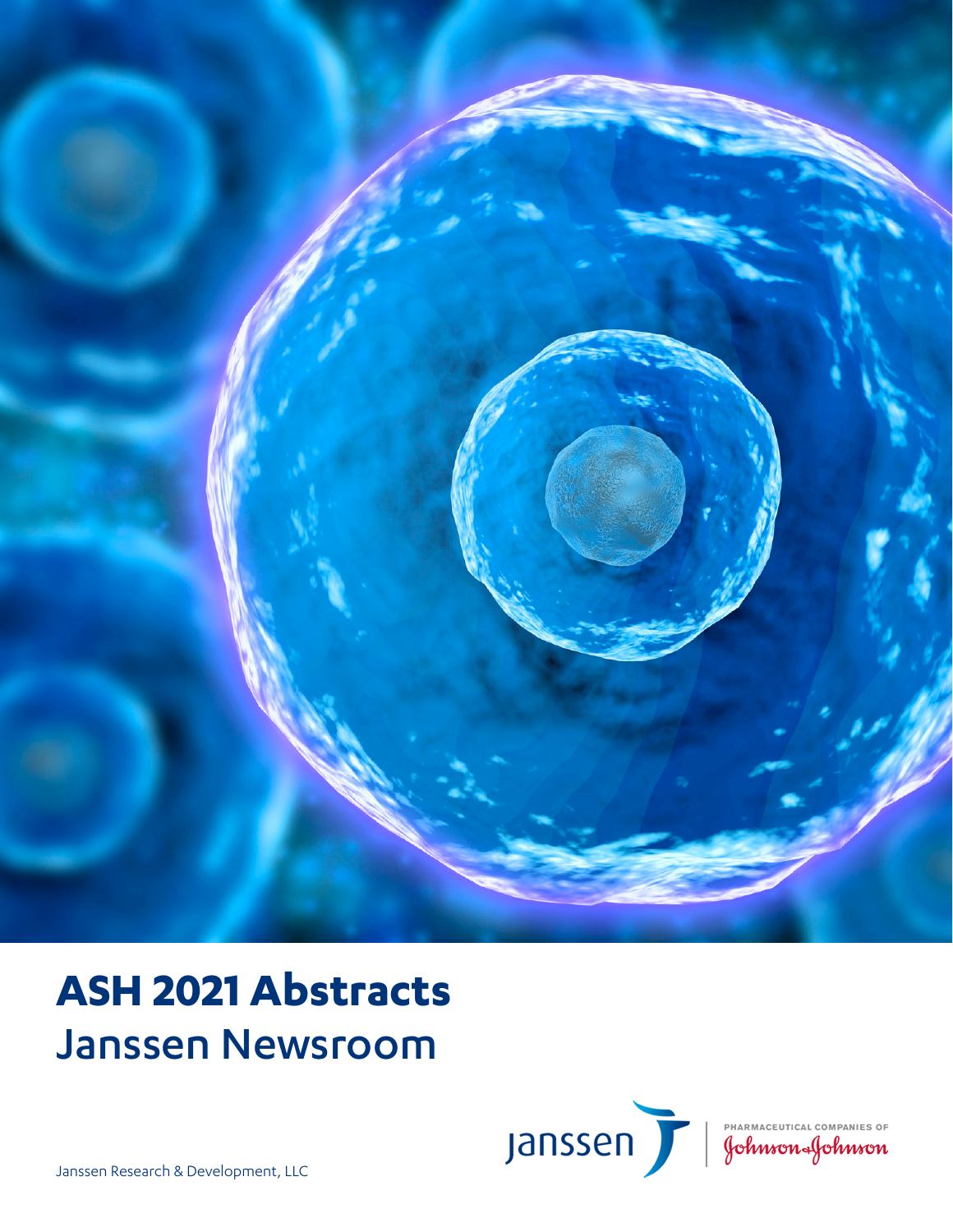| <b>Abstract No.</b>             | <b>Title</b>                                                                                                                                                                                                                                                   |
|---------------------------------|----------------------------------------------------------------------------------------------------------------------------------------------------------------------------------------------------------------------------------------------------------------|
| <b>HEMATOLOGIC MALIGNANCIES</b> |                                                                                                                                                                                                                                                                |
|                                 | DARZALEX <sup>®</sup> (daratumumab) and DARZALEX FASPRO® (daratumumab and hyaluronidase-fihj)                                                                                                                                                                  |
|                                 | <b>Oral Presentations</b>                                                                                                                                                                                                                                      |
| Abstract #79                    | Daratumumab (DARA) Plus Lenalidomide, Bortezomib, and<br>Dexamethasone (RVd) in Patients (Pts) with Transplant-eligible Newly<br>Diagnosed Multiple Myeloma (NDMM): Updated Analysis of GRIFFIN<br>After 24 Months of Maintenance                              |
| Abstract #118                   | First-line Use of Daratumumab, Lenalidomide, and Dexamethasone<br>Confers Survival Benefit Compared with Second-line Use of<br>Daratumumab-based Regimens in Transplant-Ineligible Patients With<br>Multiple Myeloma: Analysis of Different Clinical Scenarios |
| Abstract #82                    | Daratumumab (DARA) with Bortezomib, Thalidomide, and<br>Dexamethasone (VTd) in Transplant-Eligible Patients (Pts) with Newly<br>Diagnosed Multiple Myeloma (NDMM): Analysis of Minimal Residual<br>Disease (MRD) Negativity in CASSIOPEIA Part 1 and Part 2    |
| Abstract #159                   | Subcutaneous Daratumumab With Bortezomib, Cyclophosphamide,<br>and Dexamethasone (VCd) in Patients With Newly Diagnosed Light<br>Chain (AL) Amyloidosis: 18-month Landmark Analysis of the Phase 3<br><b>ANDROMEDA Study</b>                                   |
| <b>Poster Presentations</b>     |                                                                                                                                                                                                                                                                |
| Abstract #1965                  | Patient Characteristics, Treatment Patterns and Outcomes<br>Among Black and White Patients with Multiple Myeloma Initiating<br>Daratumumab: A Real-World Chart Review Study                                                                                    |
| Abstract #1655                  | Sustained Improvement in Health-Related Quality of Life in<br>Transplant-Ineligible Patients With Newly Diagnosed Multiple<br>Myeloma Treated With Daratumumab, Lenalidomide and<br>Dexamethasone (D-Rd) vs. Rd: Update of the Phase 3 MAIA Trial              |
| Abstract #4095                  | Meaningful Changes in Patient-Reported Outcomes in Relation to<br>Best Clinical Response and Disease Progression: Post Hoc Analyses<br>From MAIA                                                                                                               |

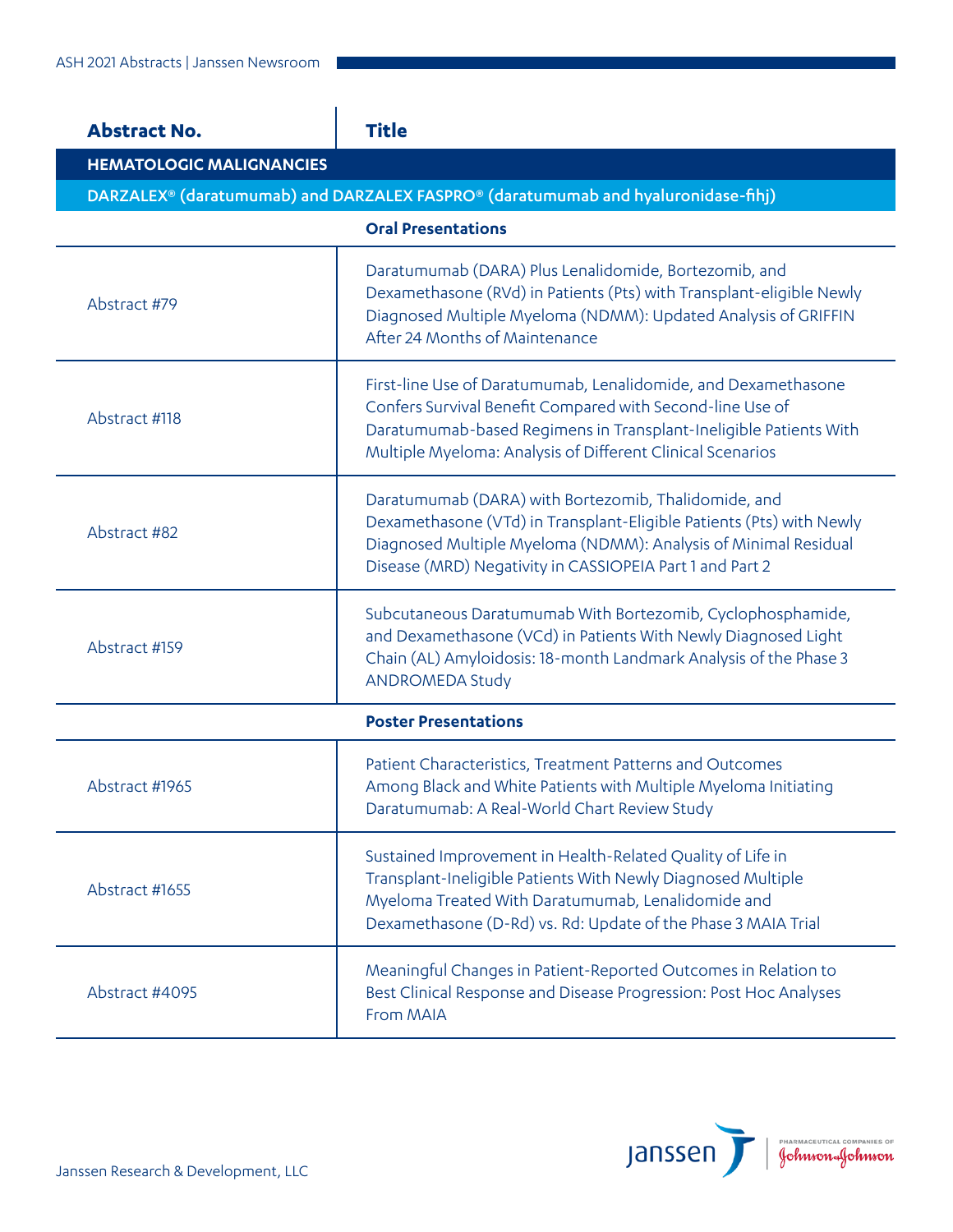| <b>Abstract No.</b>                       | <b>Title</b>                                                                                                                                                                                                                                   |
|-------------------------------------------|------------------------------------------------------------------------------------------------------------------------------------------------------------------------------------------------------------------------------------------------|
| <b>HEMATOLOGIC MALIGNANCIES continued</b> |                                                                                                                                                                                                                                                |
|                                           | <b>Poster Presentations</b>                                                                                                                                                                                                                    |
| Abstract #4083                            | Indirect Treatment Comparisons of Daratumumab, Pomalidomide,<br>and Dexamethasone vs. Daratumumab, Bortezomib and<br>Dexamethasone or Bortezomib and Dexamethasone in Patients With<br>Difficult-to-Treat Relapsed/Refractory Multiple Myeloma |
| Abstract #1646                            | Efficacy of Daratumumab, Lenalidomide, and Dexamethasone Based<br>on Lenalidomide Starting Dose in Transplant-ineligible Patients With<br>Newly Diagnosed Multiple Myeloma and Impaired Renal Function<br>From the Phase 3 MAIA Study          |
| Abstract #2747                            | Pomalidomide and Dexamethasone With or Without Subcutaneous<br>Daratumumab in Patients With Relapsed or Refractory Multiple<br>Myeloma: Updated Analysis of the Phase 3 APOLLO Study                                                           |
| Abstract #1667                            | Subcutaneous Daratumumab with Rapid Corticosteroid Tapering in<br>Relapsed or Refractory Multiple Myeloma Patients: Part 3 Update of the<br>Open-label, Multicenter, Phase 1b PAVO Study                                                       |
| Abstract #1661                            | Daratumumab, Bortezomib, Melphalan, and Prednisone Versus<br>Bortezomib, Melphalan, and Prednisone in Transplant-Ineligible Patients<br>with Newly Diagnosed Multiple Myeloma: Pooled Analysis of OCTANS and<br><b>ALCYONE</b>                 |
| Abstract #3000                            | Improving Outcomes for Patients with Multiple Myeloma Through the<br>Optimization of Treatment Sequences                                                                                                                                       |
| Abstract #2852                            | Stem Cell Collection With Daratumumab (DARA)-Based Regimens<br>in Transplant-Eligible Newly Diagnosed Multiple Myeloma (NDMM)<br>Patients (pts) in the GRIFFIN and MASTER Studies                                                              |
| Abstract #2717                            | Clinical Administration Characteristics of Subcutaneous and Intravenous<br>Administration of Daratumumab in Multiple Myeloma Patients at Mayo<br>Clinic                                                                                        |

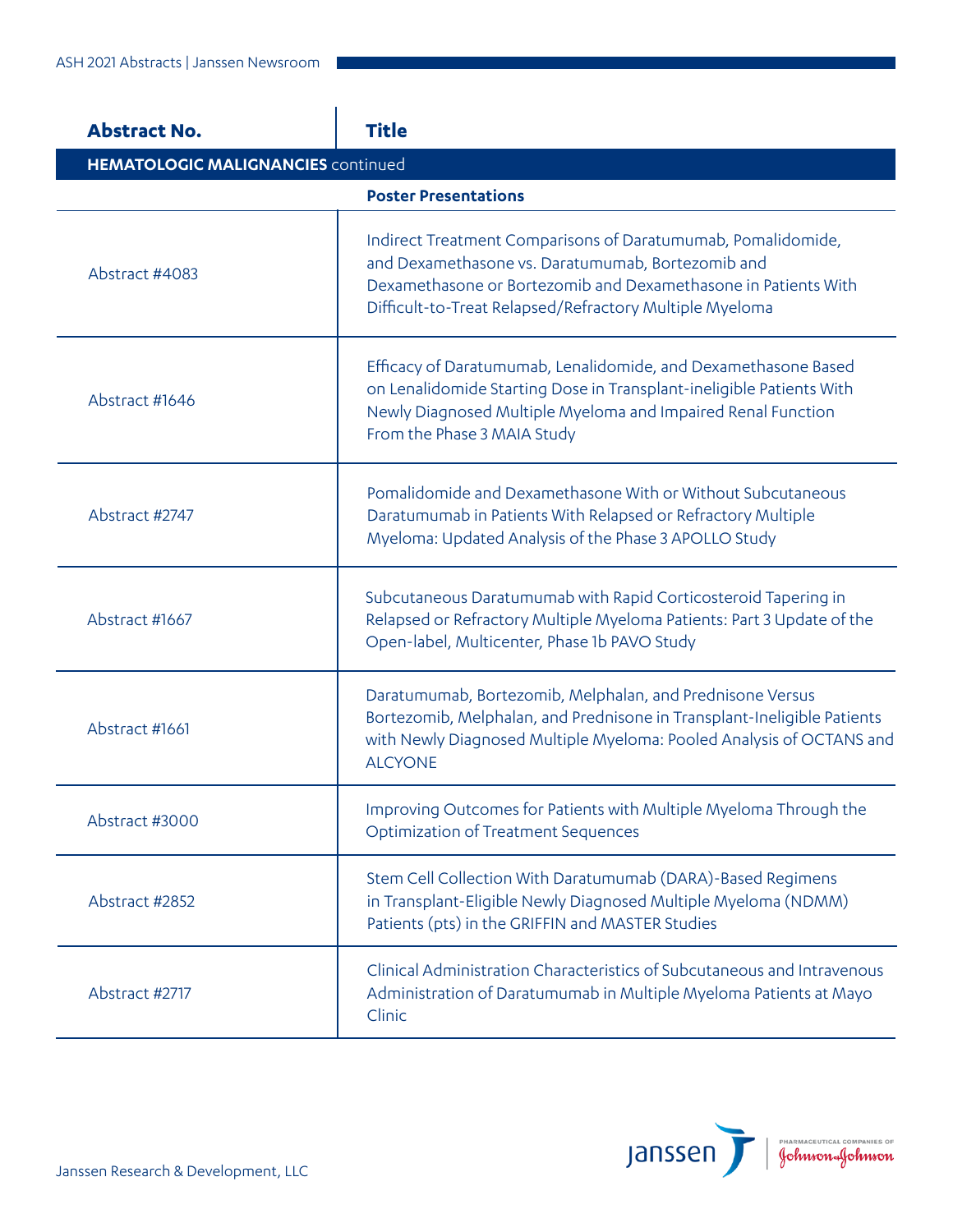| <b>Abstract No.</b>                       | <b>Title</b>                                                                                                                                                                                                             |
|-------------------------------------------|--------------------------------------------------------------------------------------------------------------------------------------------------------------------------------------------------------------------------|
| <b>HEMATOLOGIC MALIGNANCIES</b> continued |                                                                                                                                                                                                                          |
|                                           | <b>Poster Presentations</b>                                                                                                                                                                                              |
| Abstract #3782                            | Characteristics and Outcomes of Non-Transplanted Patients with<br>Newly Diagnosed Multiple Myeloma (NDMM) Initiating Treatment<br>with Bortezomib, Lenalidomide, and Dexamethasone (VRd) As First-<br>Line of Therapy    |
| Abstract #1979                            | Real-World Patient Characteristics and Treatment Outcomes Among<br>Newly Diagnosed Multiple Myeloma Patients Initiating Daratumumab,<br>Lenalidomide, and Dexamethasone as First-Line Therapy                            |
| Abstract #4031                            | Characteristics and Treatment of Patients with Multiple Myeloma<br>Who Received Daratumumab in a Large Claims Database in the United<br><b>States</b>                                                                    |
| Abstract #1648                            | Progression-free Survival Outcomes by Response Status for<br>Bortezomib, Melphalan, and Prednisone With or Without<br>Daratumumab in Newly Diagnosed Multiple Myeloma: Pooled<br>Subgroup Analysis of OCTANS and ALCYONE |
| Abstract #2723                            | Daratumumab Plus Lenalidomide, Bortezomib, and Dexamethasone<br>(D-RVd) in Transplant-Eligible Newly Diagnosed Multiple Myeloma<br>(NDMM) Patients (Pts): a Subgroup Analysis of GRIFFIN                                 |

| <b>IMBRUVICA<sup>®</sup></b> (ibrutinib) |                                                                                                                                                                                                                                                              |
|------------------------------------------|--------------------------------------------------------------------------------------------------------------------------------------------------------------------------------------------------------------------------------------------------------------|
|                                          | <b>Oral Presentations</b>                                                                                                                                                                                                                                    |
| Abstract #70                             | First Prospective Data on MRD Outcomes After Fixed-Duration<br>Ibrutinib Plus Venetoclax (Ibr+Ven) Versus Chlorambucil Plus<br>Obinutuzumab (Clb+O) for First-Line Treatment of CLL in Elderly or<br>Unfit Patients: The GLOW Study                          |
| Abstract #68                             | First-Line Treatment With Ibrutinib (Ibr) Plus Venetoclax (Ven) for<br>Chronic Lymphocytic Leukemia (CLL): 2-Year Post-Randomization<br>Disease-Free Survival (DFS) Results From the Minimal Residual Disease<br>(MRD) Cohort of the Phase 2 CAPTIVATE Study |

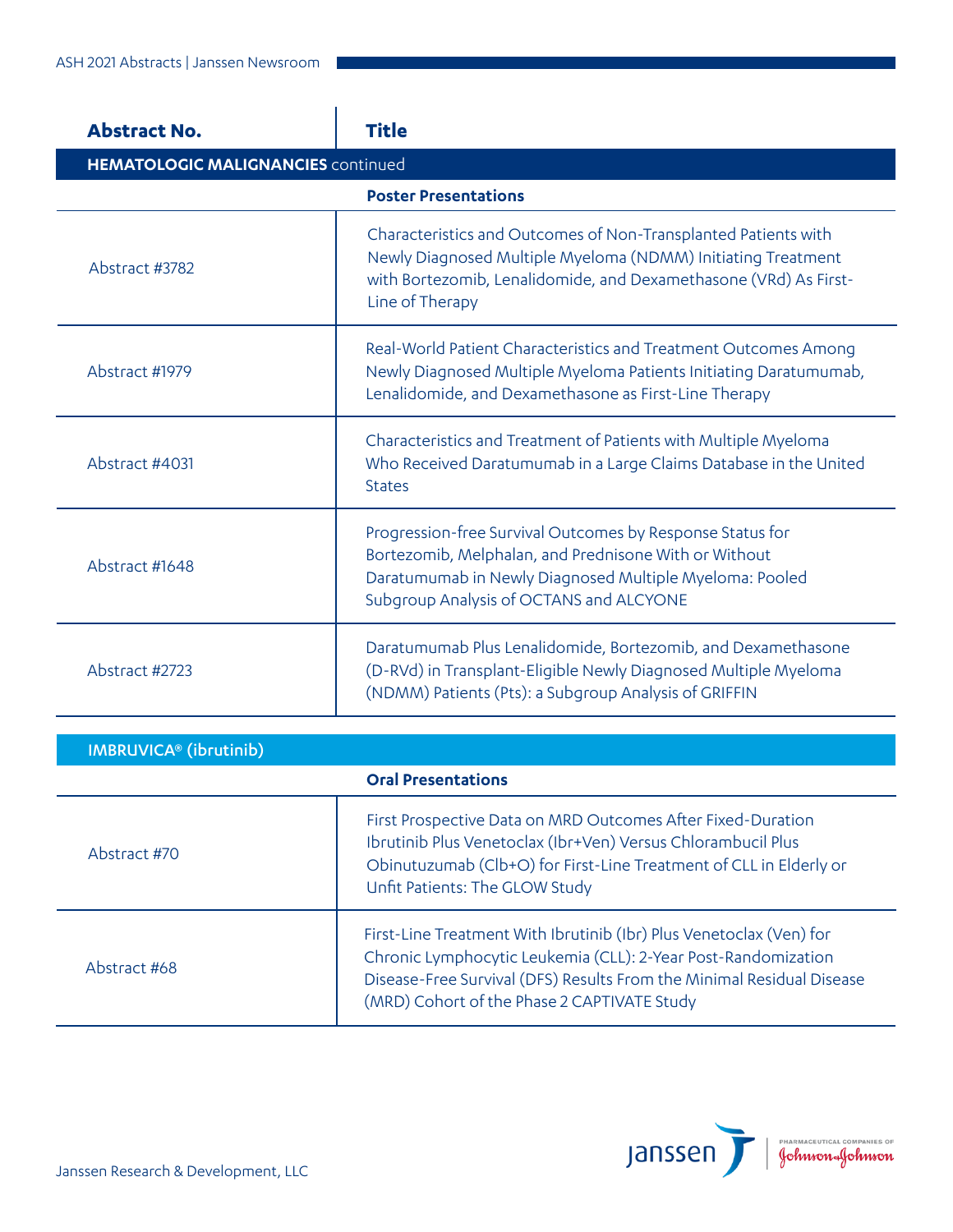| <b>Abstract No.</b> | <b>Title</b>                                                                                                                                                                                                                          |  |
|---------------------|---------------------------------------------------------------------------------------------------------------------------------------------------------------------------------------------------------------------------------------|--|
|                     | <b>HEMATOLOGIC MALIGNANCIES continued</b>                                                                                                                                                                                             |  |
| Abstract #4112      | Real-World Persistence and Time to Next Treatment with Ibrutinib<br>Treatment in Patients with Chronic Lymphocytic Leukemia/Small<br>Lymphocytic Lymphoma Including Patients at High Risk for Atrial<br><b>Fibrillation or Stroke</b> |  |
| Abstract #1964      | Impact of Dosing Frequency of Oral Oncolytics on Refill Adherence<br>Among Patients With Hematological Malignancies                                                                                                                   |  |
| Abstract #1564      | Epidemiological Characterization and Determination of TP53 and<br>IGHV Mutational Status of a Large Series of Previously-Untreated<br>Chronic Lymphocytic Leukemia (CLL) Patients in Spain: The Epicll<br>Study                       |  |
| Abstract #1976      | Application of National Comprehensive Cancer Network Clinical<br>Practice Guidelines in Oncology (NCCN Guidelines®) for CLL/SLL From<br>the informCLL Real-World Registry [EHA encore]                                                |  |
| Abstract #4016      | Time to Next Treatment, Healthcare Resource Utilization, and<br>Healthcare Costs Among Patients With Chronic Lymphocytic<br>Leukemia/Small Lymphocytic Lymphoma Following First-Line Ibrutinib                                        |  |

| Cilta-cel (ciltacabtagene autoleucel) |                                                                                                                                                                                                                                 |
|---------------------------------------|---------------------------------------------------------------------------------------------------------------------------------------------------------------------------------------------------------------------------------|
| <b>Oral Presentations</b>             |                                                                                                                                                                                                                                 |
| Abstract #549                         | Updated Results From CARTITUDE-1: Phase 1b/2 Study of<br>Ciltacabtagene Autoleucel, a B-cell Maturation Antigen-Directed<br>Chimeric Antigen Receptor T Cell Therapy, in Patients With Relapsed/<br>Refractory Multiple Myeloma |
| Abstract #550                         | Ciltacabtagene Autoleucel for Triple-Class Exposed Multiple Myeloma:<br>Adjusted Comparisons of CARTITUDE-1 Patient Outcomes Versus<br>Therapies from Real-World Clinical Practice from the LocoMMotion<br>Prospective Study    |

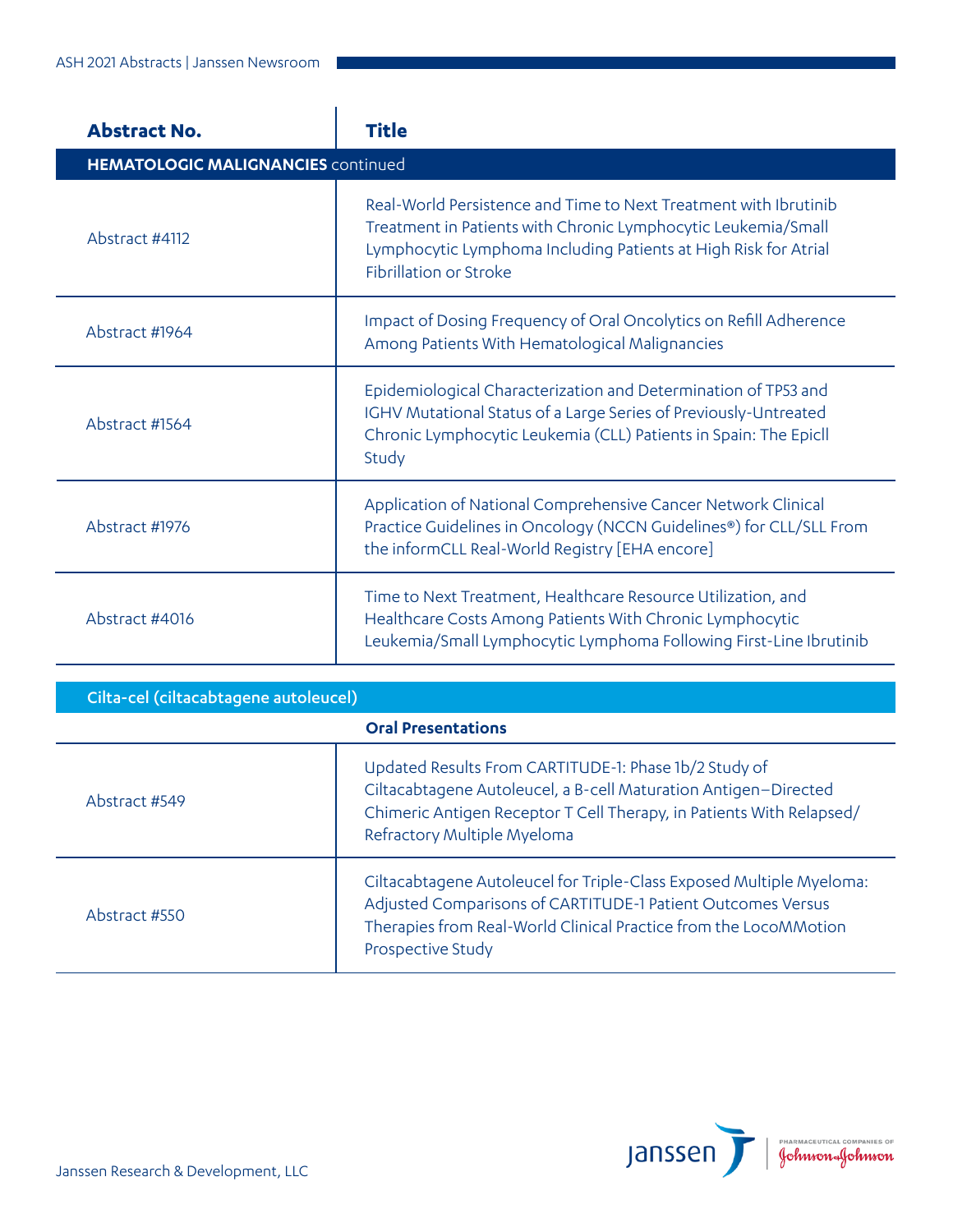| <b>Abstract No.</b>                             | <b>Title</b>                                                                                                                                                                                                                                                                                      |
|-------------------------------------------------|---------------------------------------------------------------------------------------------------------------------------------------------------------------------------------------------------------------------------------------------------------------------------------------------------|
| <b>HEMATOLOGIC MALIGNANCIES continued</b>       |                                                                                                                                                                                                                                                                                                   |
| Cilta-cel (ciltacabtagene autoleucel) continued |                                                                                                                                                                                                                                                                                                   |
|                                                 | <b>Poster Presentations</b>                                                                                                                                                                                                                                                                       |
| Abstract #3866                                  | Efficacy and Safety of Ciltacabtagene Autoleucel (Cilta-cel), a B-cell<br>Maturation Antigen-Directed Chimeric Antigen Receptor T-cell<br>Therapy, in Lenalidomide-Refractory Patients With Progressive<br>Multiple Myeloma After 1-3 Prior Lines of Therapy: Updated Results<br>From CARTITUDE-2 |
| Abstract #3938                                  | Efficacy and Safety of Ciltacabtagene Autoleucel in Patients With<br>Relapsed/Refractory Multiple Myeloma: CARTITUDE-1 Subgroup<br>Analysis                                                                                                                                                       |
| Abstract #2910                                  | CARTITUDE-2: Efficacy and Safety of Ciltacabtagene Autoleucel (Cilta-<br>cel), a B-cell Maturation Antigen (BCMA)-Directed Chimeric Antigen<br>Receptor T Cell (CAR T) Therapy, in Patients With Multiple Myeloma<br>and Early Relapse After Initial Therapy                                      |
| Abstract #1835                                  | Bortezomib, Lenalidomide, and Dexamethasone (VRd) Followed by<br>Ciltacabtagene Autoleucel vs VRd Followed by Lenalidomide and<br>Dexamethasone (Rd) Maintenance in Patients With Newly Diagnosed<br>Multiple Myeloma Not Intended for Transplant: A Randomized, Phase<br>3 Study (CARTITUDE-5)   |
| Abstract #3057                                  | LocoMMotion: A Prospective, Non-interventional, Multinational<br>Study of Real-life Current Standards of Care in Patients With Relapsed/<br>Refractory Multiple Myeloma Who Received ≥3 Prior Lines of Therapy                                                                                    |
| Abstract #1676                                  | Meta-analysis of Ciltacabtagene Autoleucel versus Physician's Choice<br>in the Treatment of Patients with Relapsed or Refractory Multiple<br>Myeloma                                                                                                                                              |
| Abstract #4075                                  | Real-World Outcomes for Standard-Of-Care Treatments in Patients<br>with Relapsed/Refractory Multiple Myeloma                                                                                                                                                                                      |
| Abstract #1932                                  | Considerations for optimal administration of Chimeric Antigen<br>Receptor (CAR) T-Cell Therapy Programs: a Multi-Stakeholder<br>Qualitative Analysis                                                                                                                                              |
| Abstract #2812                                  | Anakinra Targeting Cytokine Release Syndrome Associated With<br>Chimeric Antigen Receptor T-cell Therapies                                                                                                                                                                                        |

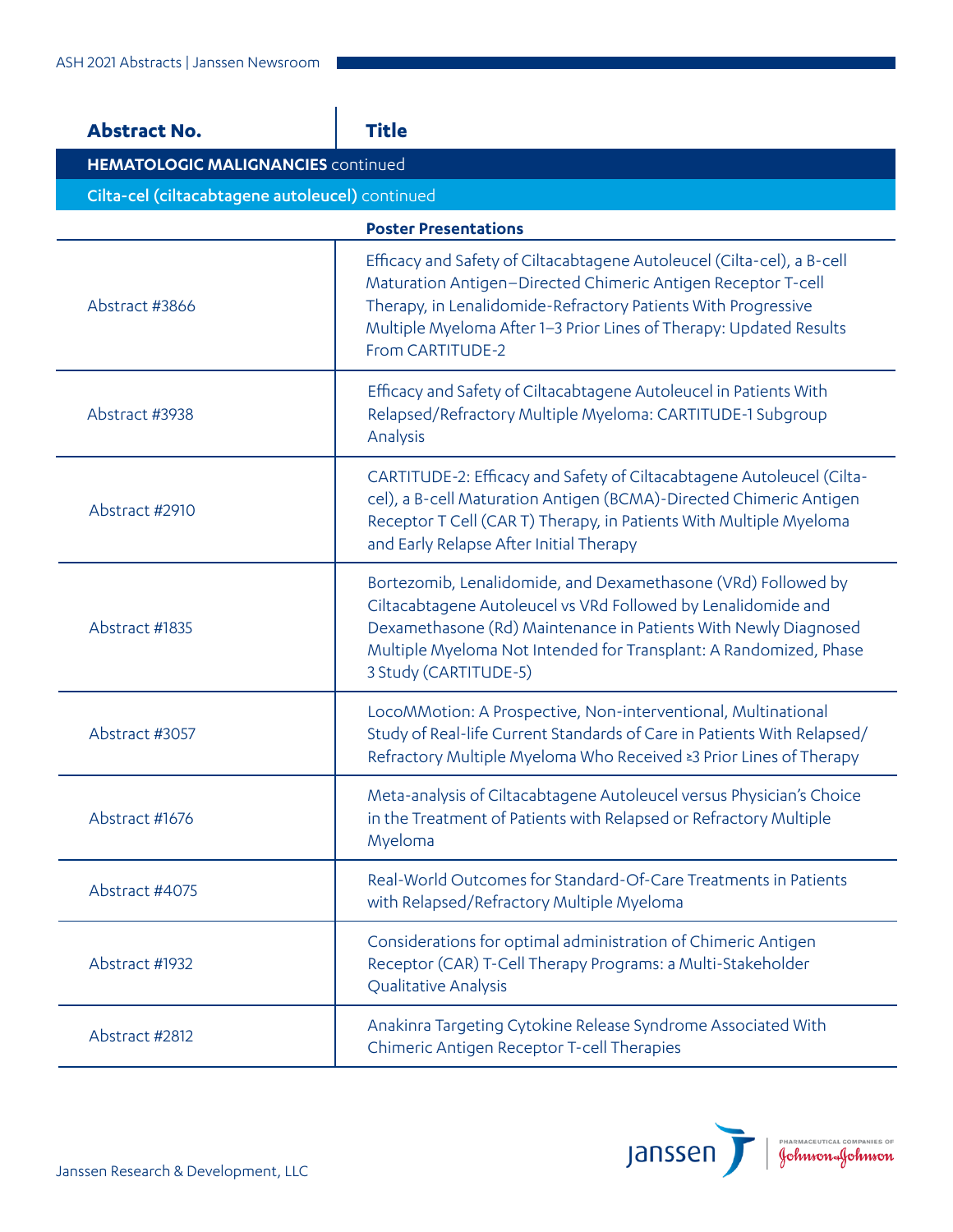| <b>Abstract No.</b> | <b>Title</b>                                                                                                                                                                                                                      |
|---------------------|-----------------------------------------------------------------------------------------------------------------------------------------------------------------------------------------------------------------------------------|
| <b>TECLISTIMAB</b>  |                                                                                                                                                                                                                                   |
|                     | <b>Oral Presentations</b>                                                                                                                                                                                                         |
| Abstract #896       | Updated Results From MajesTEC-1: Phase 1/2 Study of Teclistamab,<br>a B-Cell Maturation Antigen x CD3 Bispecific Antibody, in Relapsed/<br>Refractory Multiple Myeloma                                                            |
|                     | <b>Poster Presentations</b>                                                                                                                                                                                                       |
| Abstract #1647      | Subcutaneous Teclistamab in Combination with Daratumumab for the<br>Treatment of Patients With Relapsed/Refractory Multiple Myeloma:<br>Results From a Phase 1b Multicohort Study                                                 |
|                     |                                                                                                                                                                                                                                   |
| <b>TALQUETAMAB</b>  |                                                                                                                                                                                                                                   |
|                     | <b>Oral Presentations</b>                                                                                                                                                                                                         |
| Abstract #158       | Updated Phase 1 Results From MonumenTAL-1: First-in-Human Study<br>of Talquetamab, a G Protein-Coupled Receptor Family C Group 5<br>Member D x CD3 Bispecific Antibody, in Patients With Relapsed/<br>Refractory Multiple Myeloma |

|               | <b>Poster Presentations</b>                                                                                             |
|---------------|-------------------------------------------------------------------------------------------------------------------------|
| Abstract #161 | Phase 1b Results for Subcutaneous Talquetamab Plus Daratumumab in<br>Patients With Relapsed/Refractory Multiple Myeloma |

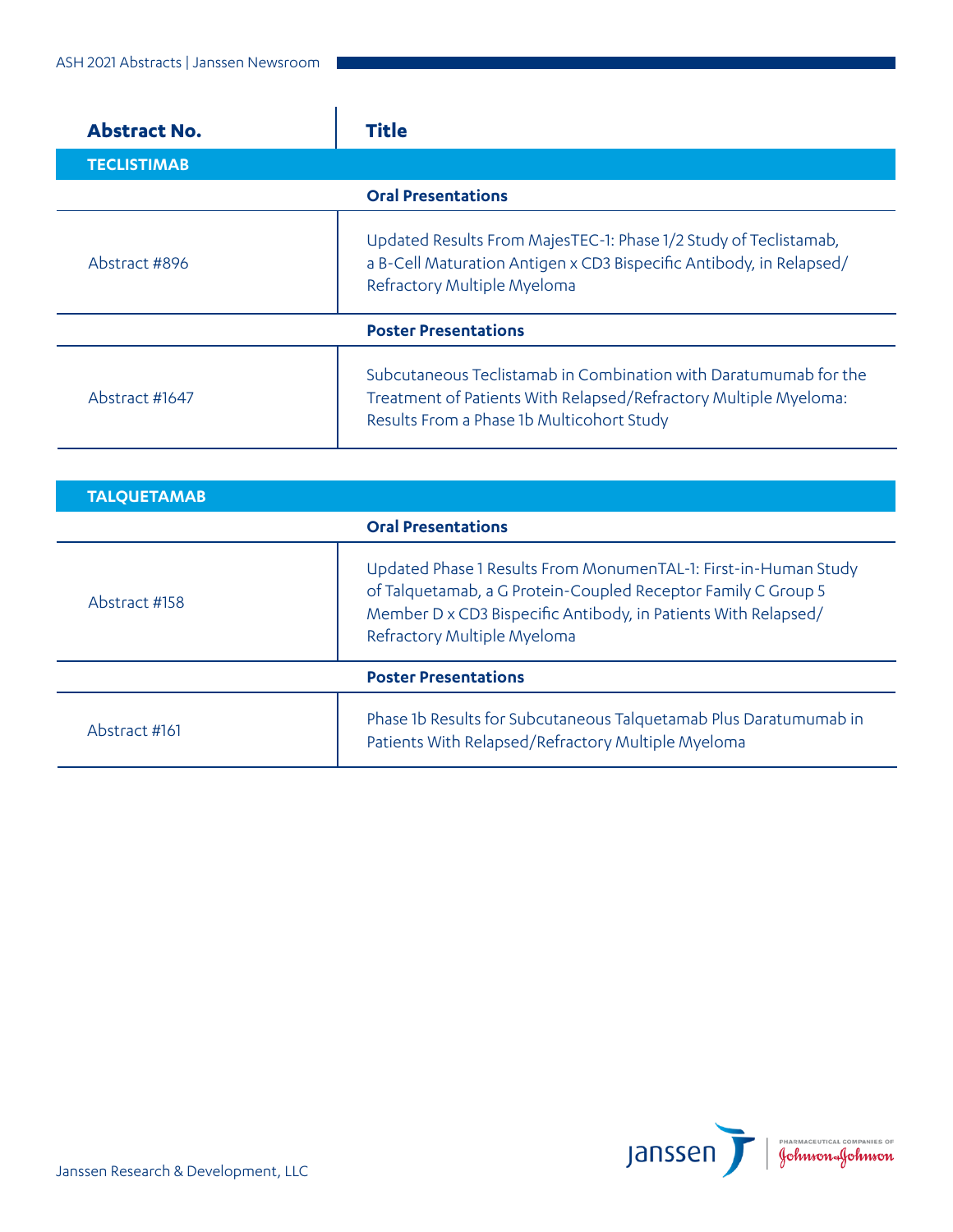| <b>Abstract No.</b>                    | <b>Title</b>                                                                                                                                                                |
|----------------------------------------|-----------------------------------------------------------------------------------------------------------------------------------------------------------------------------|
| <b>CARDIOVASCULAR &amp; METABOLISM</b> |                                                                                                                                                                             |
| XARELTO <sup>®</sup> (rivaroxaban)     |                                                                                                                                                                             |
|                                        | <b>Oral Presentations</b>                                                                                                                                                   |
| Abstract #                             | Biomarker Signatures in Cancer Patients With and Without Venous<br>Thromboembolism Events: A Substudy of CASSINI                                                            |
| <b>Poster Presentations</b>            |                                                                                                                                                                             |
| Abstract #1068                         | Efficacy and Safety of Rivaroxaban in Patients with CAT: A Pooled<br>Meta-analysis of 3 Randomized Controlled Trials                                                        |
| Abstract #2132                         | Patient Characteristics and Temporal Changes in Anticoagulation<br>Treatment Patterns in Patients Diagnosed with Cancer-Associated<br>Thrombosis: An OSCAR-US Analysis      |
| Abstract #                             | Treatment of portal, mesenteric, and splenic vein thrombosis with<br>rivaroxaban: a pilot, prospective cohort study                                                         |
| Abstract #3234                         | Thromboembolism, Bleeding, and Vascular Death Among Older and<br>Younger Nonvalvular Atrial Fibrillation Patients with Type 2 Diabetes<br>Receiving Rivaroxaban or Warfarin |

| <b>IMMUNOLOGY</b> |                                                                                                                                                                                                         |
|-------------------|---------------------------------------------------------------------------------------------------------------------------------------------------------------------------------------------------------|
| Nipocalimab       |                                                                                                                                                                                                         |
|                   | <b>Poster Presentations</b>                                                                                                                                                                             |
| Abstract #1999    | Study Design of a Phase 2/3 Randomized, Double-Blind, Placebo-<br>Controlled Study to Assess the Efficacy and Safety of Nipocalimab, an<br>FcRn Antagonist, in Warm Autoimmune Hemolytic Anemia (wAIHA) |
| Abstract #2000    | Identification of a Warm Autoimmune Hemolytic Anemia (wAIHA)<br>Population Using Predictive Analytics of a Known Clinically Profiled<br>Cohort                                                          |

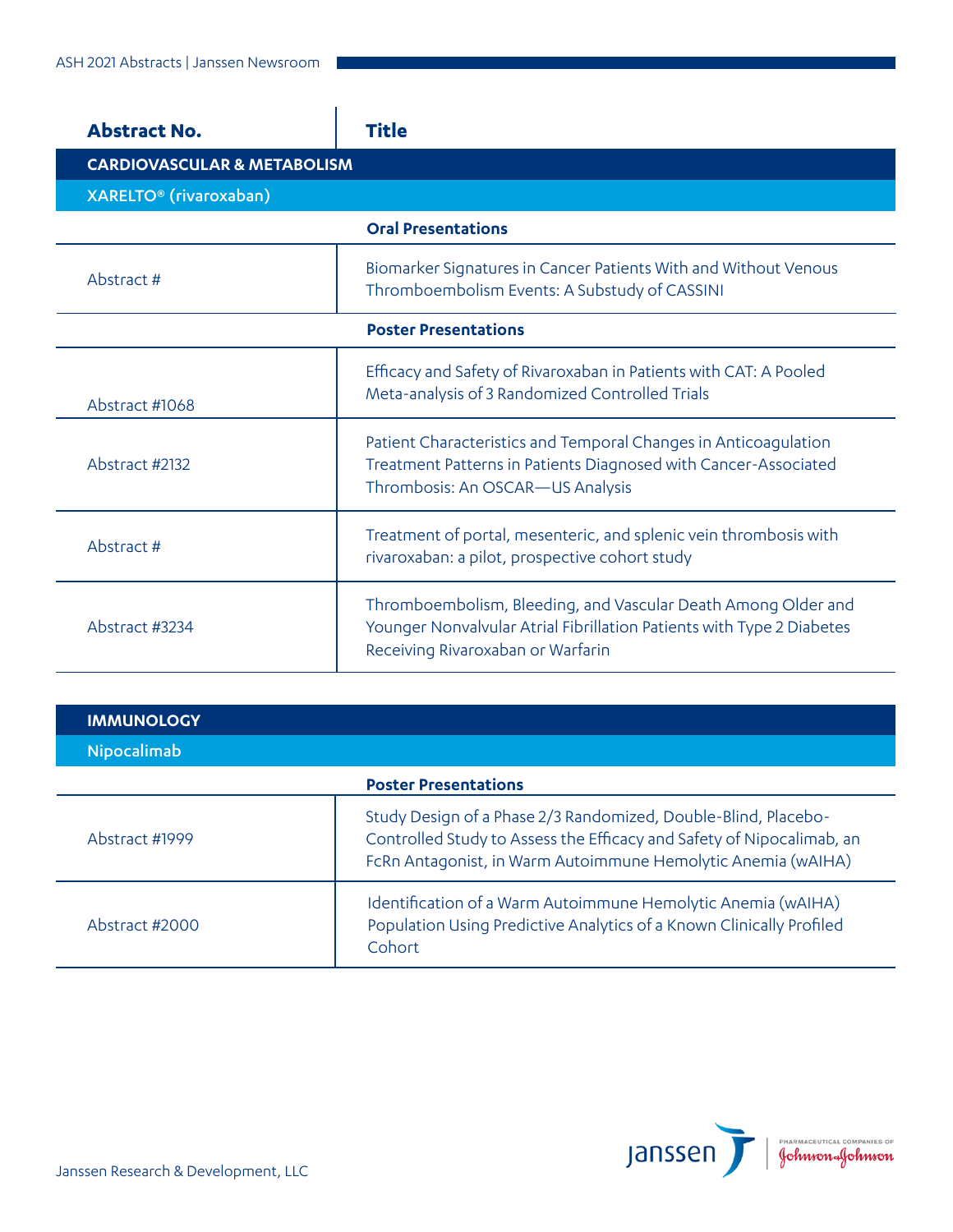# **DARZALEX® and DARZALEX** *FASPRO***® IMPORTANT SAFETY INFORMATION**

#### **DARZALEX® AND DARZALEX** *FASPRO***®: CONTRAINDICATIONS**

DARZALEX® and DARZALEX *FASPRO*® are contraindicated in patients with a history of severe hypersensitivity to daratumumab, hyaluronidase (for DARZALEX *FASPRO*®), or any of the components of the formulations.

## **DARZALEX®: Infusion-Related Reactions**

DARZALEX® can cause severe and/or serious infusion-related reactions including anaphylactic reactions. These reactions can be lifethreatening, and fatal outcomes have been reported. In clinical trials (monotherapy and combination: N=2066), infusion-related reactions occurred in 37% of patients with the Week 1 (16 mg/kg) infusion, 2% with the Week 2 infusion, and cumulatively 6% with subsequent infusions. Less than 1% of patients had a Grade 3/4 infusion-related reaction at Week 2 or subsequent infusions. The median time to onset was 1.5 hours (range: 0 to 73 hours). Nearly all reactions occurred during infusion or within 4 hours of completing DARZALEX®. Severe reactions have occurred, including bronchospasm, hypoxia, dyspnea, hypertension, tachycardia, headache, laryngeal edema, and pulmonary edema.

Signs and symptoms may include respiratory symptoms, such as nasal congestion, cough, throat irritation, as well as chills, vomiting, and nausea. Less common symptoms were wheezing, allergic rhinitis, pyrexia, chest discomfort, pruritus, and hypotension.

When DARZALEX<sup>®</sup> dosing was interrupted in the setting of ASCT (CASSIOPEIA) for a median of 3.75 months (range: 2.4 to 6.9 months), upon re-initiation of DARZALEX®, the incidence of infusion-related reactions was 11% for the first infusion following ASCT. Infusion-related reactions occurring at re-initiation of DARZALEX® following ASCT were consistent in terms of symptoms and severity (Grade 3 or 4: <1%) with those reported in previous studies at Week 2 or subsequent infusions. In EQUULEUS, patients receiving combination treatment (n=97) were administered the first 16 mg/kg dose at Week 1 split over two days, ie, 8 mg/kg on Day 1 and Day 2, respectively. The incidence of any grade infusion-related reactions was 42%, with 36% of patients experiencing infusion-related reactions on Day 1 of Week 1, 4% on Day 2 of Week 1, and 8% with subsequent infusions.

Pre-medicate patients with antihistamines, antipyretics, and corticosteroids. Frequently monitor patients during the entire infusion. Interrupt DARZALEX® infusion for reactions of any severity and institute medical management as needed. Permanently discontinue DARZALEX® therapy if an anaphylactic reaction or life-threatening (Grade 4) reaction occurs and institute appropriate emergency care. For patients with Grade 1, 2, or 3 reactions, reduce the infusion rate when re-starting the infusion.

To reduce the risk of delayed infusion-related reactions, administer oral corticosteroids to all patients following DARZALEX® infusions. Patients with a history of chronic obstructive pulmonary disease may require additional post-infusion medications to manage respiratory complications. Consider prescribing short- and long-acting bronchodilators and inhaled corticosteroids for patients with chronic obstructive pulmonary disease.

# **DARZALEX** *FASPRO***®: Hypersensitivity and Other Administration Reactions**

Both systemic administration-related reactions, including severe or life-threatening reactions, and local injection-site reactions can occur with DARZALEX *FASPRO*®. Fatal reactions have been reported with daratumumab-containing products, including DARZALEX *FASPRO*®.

#### *Systemic Reactions*

In a pooled safety population of 832 patients with multiple myeloma (N=639) or light chain (AL) amyloidosis (N=193) who received DARZALEX *FASPRO*® as monotherapy or in combination, 9% of patients experienced a systemic administration-related reaction (Grade 2: 3.5%, Grade 3: 0.8%). Systemic administration-related reactions occurred in 8% of patients with the first injection, 0.4% with the second injection, and cumulatively 1% with subsequent injections. The median time to onset was 3.2 hours (range: 9 minutes to 3.5 days). Of the 129 systemic administration-related reactions that occurred in 74 patients, 110 (85%) occurred on the day of DARZALEX *FASPRO*® administration. Delayed systemic administration-related reactions have occurred in 1% of the patients.

Severe reactions included hypoxia, dyspnea, hypertension, and tachycardia. Other signs and symptoms of systemic administration-related reactions may include respiratory symptoms, such as bronchospasm, nasal congestion, cough, throat irritation, allergic rhinitis, and wheezing, as well as anaphylactic reaction, pyrexia, chest pain, pruritus, chills, vomiting, nausea, and hypotension.

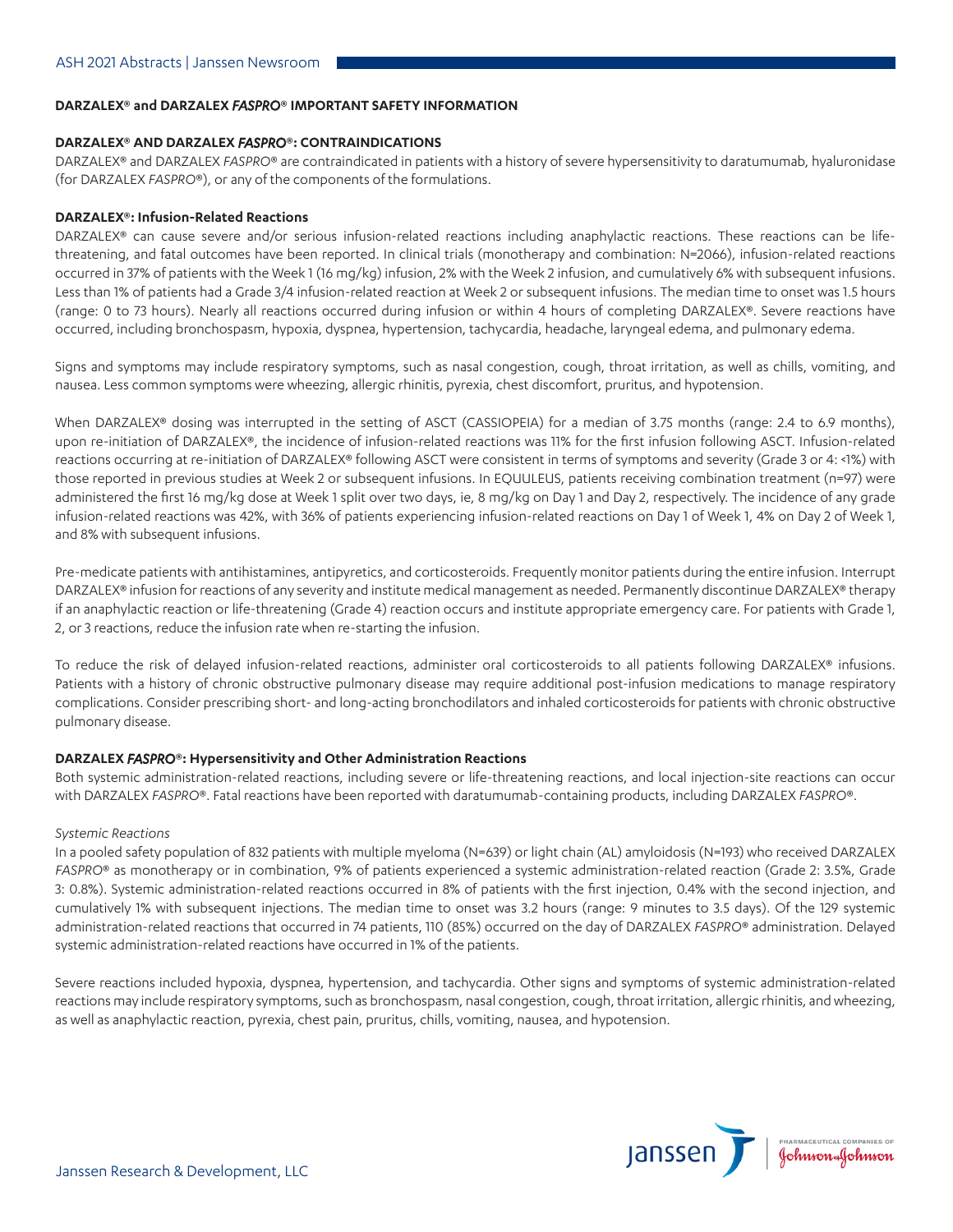# ASH 2021 Abstracts | Janssen Newsroom

Pre-medicate patients with histamine-1 receptor antagonist, acetaminophen, and corticosteroids. Monitor patients for systemic administration-related reactions, especially following the first and second injections. For anaphylactic reaction or life-threatening (Grade 4) administration-related reactions, immediately and permanently discontinue DARZALEX *FASPRO*®. Consider administering corticosteroids and other medications after the administration of DARZALEX *FASPRO*® depending on dosing regimen and medical history to minimize the risk of delayed (defined as occurring the day after administration) systemic administration-related reactions.

# *Local Reactions*

In this pooled safety population, injection-site reactions occurred in 8% of patients, including Grade 2 reactions in 0.6%. The most frequent (>1%) injection-site reaction was injection-site erythema. These local reactions occurred a median of 5.5 minutes (range: 0 minutes to 6.5 days) after starting administration of DARZALEX *FASPRO*®. Monitor for local reactions and consider symptomatic management.

# **DARZALEX® and DARZALEX** *FASPRO***®: Neutropenia and Thrombocytopenia**

DARZALEX® and DARZALEX *FASPRO*® may increase neutropenia and thrombocytopenia induced by background therapy. Monitor complete blood cell counts periodically during treatment according to manufacturer's prescribing information for background therapies. Monitor patients with neutropenia for signs of infection. Consider withholding DARZALEX® or DARZALEX *FASPRO*® until recovery of neutrophils or for recovery of platelets.

In lower body weight patients receiving DARZALEX *FASPRO*®, higher rates of Grade 3-4 neutropenia were observed.

# **DARZALEX® and DARZALEX** *FASPRO***®: Interference With Serological Testing**

Daratumumab binds to CD38 on red blood cells (RBCs) and results in a positive indirect antiglobulin test (indirect Coombs test). Daratumumabmediated positive indirect antiglobulin test may persist for up to 6 months after the last daratumumab administration. Daratumumab bound to RBCs masks detection of antibodies to minor antigens in the patient's serum. The determination of a patient's ABO and Rh blood type are not impacted. Notify blood transfusion centers of this interference with serological testing and inform blood banks that a patient has received DARZALEX® and DARZALEX *FASPRO*®. Type and screen patients prior to starting DARZALEX® and DARZALEX *FASPRO*®.

# **DARZALEX® and DARZALEX** *FASPRO***®: Interference With Determination of Complete Response**

Daratumumab is a human immunoglobulin G (IgG) kappa monoclonal antibody that can be detected on both the serum protein electrophoresis (SPE) and immunofixation (IFE) assays used for the clinical monitoring of endogenous M-protein. This interference can impact the determination of complete response and of disease progression in some patients with IgG kappa myeloma protein.

# **DARZALEX® and DARZALEX FASPRO®: Embryo-Fetal Toxicity**

Based on the mechanism of action, DARZALEX® and DARZALEX *FASPRO*® can cause fetal harm when administered to a pregnant woman. DARZALEX® and DARZALEX *FASPRO*® may cause depletion of fetal immune cells and decreased bone density. Advise pregnant women of the potential risk to a fetus. Advise females with reproductive potential to use effective contraception during treatment with DARZALEX® or DARZALEX *FASPRO*® and for 3 months after the last dose.

The combination of DARZALEX® or DARZALEX *FASPRO*® with lenalidomide, pomalidomide, or thalidomide is contraindicated in pregnant women because lenalidomide, pomalidomide, and thalidomide may cause birth defects and death of the unborn child. Refer to the lenalidomide, pomalidomide, or thalidomide prescribing information on use during pregnancy.

#### **DARZALEX®: ADVERSE REACTIONS**

The most frequently reported adverse reactions (incidence ≥20%) were: upper respiratory infection, neutropenia, infusion-related reactions, thrombocytopenia, diarrhea, constipation, anemia, peripheral sensory neuropathy, fatigue, peripheral edema, nausea, cough, pyrexia, dyspnea, and asthenia. The most common hematologic laboratory abnormalities (≥40%) with DARZALEX® are: neutropenia, lymphopenia, thrombocytopenia, leukopenia, and anemia.

#### **DARZALEX** *FASPRO***®: ADVERSE REACTIONS**

In multiple myeloma, the most common adverse reaction (≥20%) with DARZALEX *FASPRO*® monotherapy is upper respiratory tract infection. The most common adverse reactions with combination therapy (≥20% for any combination) include fatigue, nausea, diarrhea, dyspnea, insomnia, pyrexia, cough, muscle spasms, back pain, vomiting, upper respiratory tract infection, peripheral sensory neuropathy, constipation, and pneumonia. The most common hematologic laboratory abnormalities (≥40%) with DARZALEX *FASPRO*® are decreased leukocytes, decreased lymphocytes, decreased neutrophils, decreased platelets, and decreased hemoglobin.

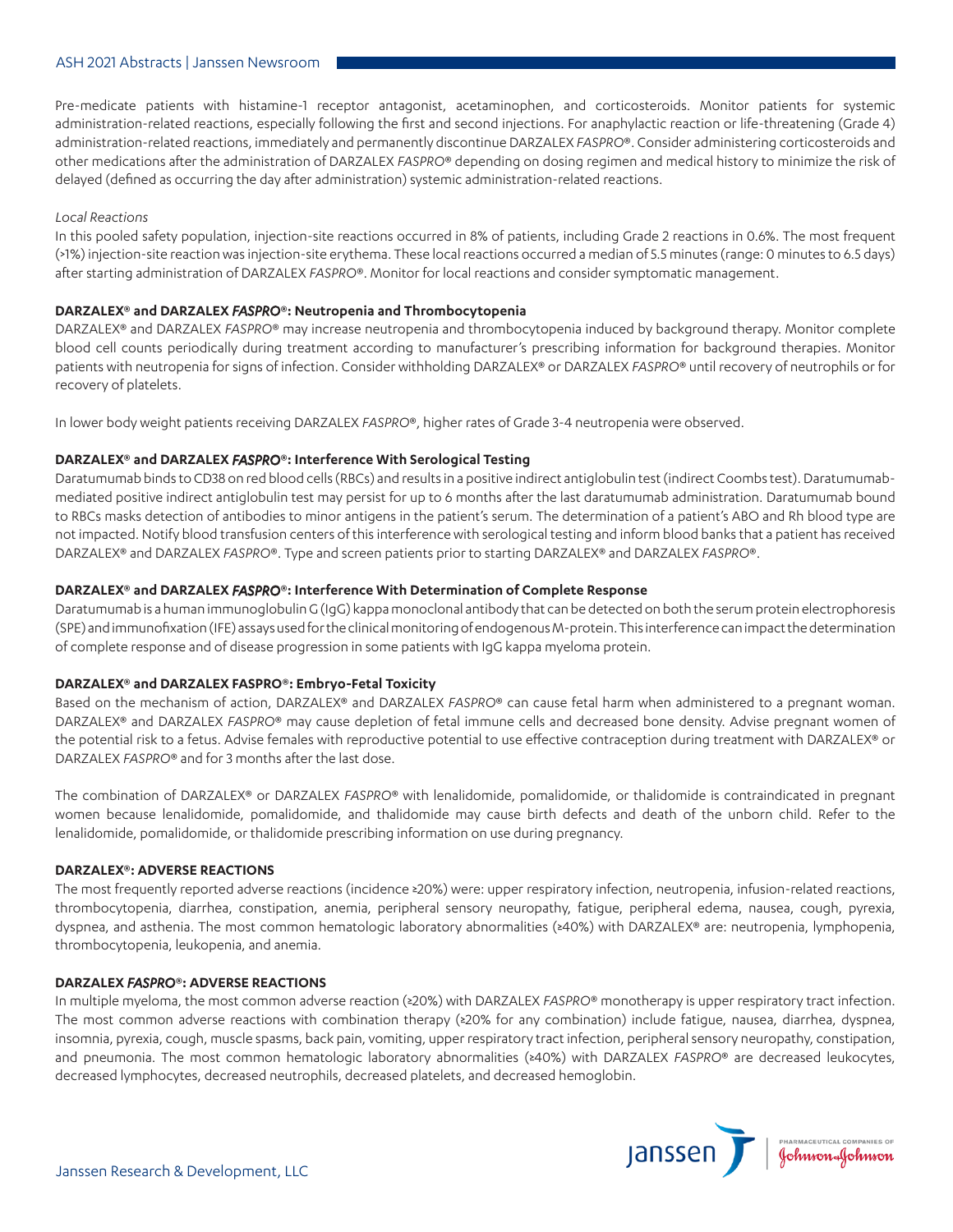# **IMBRUVICA® IMPORTANT SAFETY INFORMATION**

#### **Warnings and Precautions**

Hemorrhage: Fatal bleeding events have occurred in patients who received IMBRUVICA®. Major hemorrhage (≥ Grade 3, serious, or any central nervous system events; e.g., intracranial hemorrhage [including subdural hematoma], gastrointestinal bleeding, hematuria, and post procedural hemorrhage) occurred in 4% of patients, with fatalities occurring in 0.4% of 2,838 patients who received IMBRUVICA® in 27 clinical trials. Bleeding events of any grade including bruising and petechiae occurred in 39%, and excluding bruising and petechiae occurred in 23% of patients who received IMBRUVICA®, respectively.

The mechanism for the bleeding events is not well understood.

Use of either anticoagulant or antiplatelet agents concomitantly with IMBRUVICA® increases the risk of major hemorrhage. Across clinical trials, 3.1% of 2,838 patients who received IMBRUVICA® without antiplatelet or anticoagulant therapy experienced major hemorrhage. The addition of antiplatelet therapy with or without anticoagulant therapy increased this percentage to 4.4%, and the addition of anticoagulant therapy with or without antiplatelet therapy increased this percentage to 6.1%. Consider the risks and benefits of anticoagulant or antiplatelet therapy when co-administered with IMBRUVICA®. Monitor for signs and symptoms of bleeding.

Consider the benefit-risk of withholding IMBRUVICA® for at least 3 to 7 days pre- and post-surgery depending upon the type of surgery and the risk of bleeding.

Infections: Fatal and non-fatal infections (including bacterial, viral, or fungal) have occurred with IMBRUVICA® therapy. Grade 3 or greater infections occurred in 21% of 1,476 patients who received IMBRUVICA® in clinical trials. Cases of progressive multifocal leukoencephalopathy (PML) and Pneumocystis jirovecii pneumonia (PJP) have occurred in patients treated with IMBRUVICA®. Consider prophylaxis according to standard of care in patients who are at increased risk for opportunistic infections.

Monitor and evaluate patients for fever and infections and treat appropriately.

**Cytopenias:** In 645 patients with B-cell malignancies who received IMBRUVICA® as a single agent, grade 3 or 4 neutropenia occurred in 23% of patients, grade 3 or 4 thrombocytopenia in 8% and grade 3 or 4 anemia in 3%, based on laboratory measurements.

Monitor complete blood counts monthly.

**Cardiac Arrhythmias and Cardiac Failure:** Fatal and serious cardiac arrhythmias and cardiac failure have occurred with IMBRUVICA®. Grade 3 or greater ventricular tachyarrhythmias occurred in 0.2% of patients, Grade 3 or greater atrial fibrillation and atrial flutter occurred in 4%, and Grade 3 or greater cardiac failure occurred in 1% of 1,476 patients who received IMBRUVICA® in clinical trials. These events have occurred particularly in patients with cardiac risk factors, hypertension, acute infections, and a previous history of cardiac arrhythmias. At baseline and then periodically, monitor patients clinically for cardiac arrhythmias and cardiac failure. Obtain an ECG for patients who develop arrhythmic symptoms (e.g., palpitations, lightheadedness, syncope, chest pain) or new onset dyspnea. Manage cardiac arrhythmias and cardiac failure appropriately, and if it persists, consider the risks and benefits of IMBRUVICA® treatment and follow dose modification guidelines.

Hypertension: Hypertension occurred in 19% of 1,476 patients who received IMBRUVICA® in clinical trials. Grade 3 or greater hypertension occurred in 8% of patients. Based on data from 1,124 of these patients, the median time to onset was 5.9 months (range, 0.03 to 24 months). Monitor blood pressure in patients treated with IMBRUVICA® and initiate or adjust anti-hypertensive medication throughout treatment with IMBRUVICA® as appropriate.

**Second Primary Malignancies:** Other malignancies (10%), including non-skin carcinomas (4%), occurred among the 1,476 patients who received IMBRUVICA® in clinical trials. The most frequent second primary malignancy was non-melanoma skin cancer (6%).

**Tumor Lysis Syndrome:** Tumor lysis syndrome has been infrequently reported with IMBRUVICA®. Assess the baseline risk (e.g., high tumor burden) and take appropriate precautions.

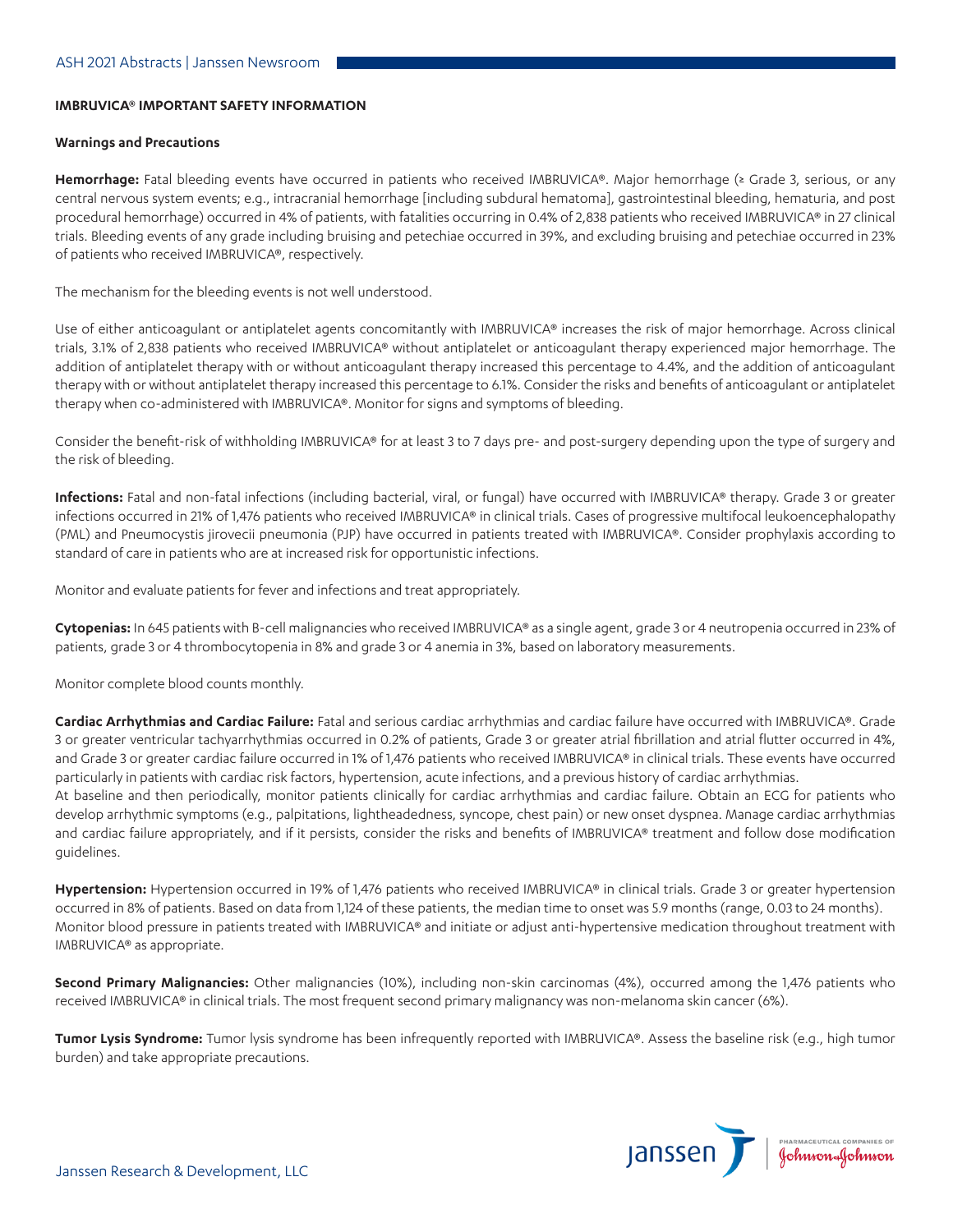Monitor patients closely and treat as appropriate.

**Embryo-Fetal Toxicity:** Based on findings in animals, IMBRUVICA® can cause fetal harm when administered to a pregnant woman. Advise pregnant women of the potential risk to a fetus. Advise females of reproductive potential to use effective contraception during treatment with IMBRUVICA® and for 1 month after the last dose. Advise males with female partners of reproductive potential to use effective contraception during the same time period.

# **ADVERSE REACTIONS**

**B-cell malignancies:** The most common adverse reactions (≥30%) in patients with B-cell malignancies (MCL, CLL/SLL, WM and MZL) were thrombocytopenia (54.5%)\*, diarrhea (43.8%), fatigue (39.1%), musculoskeletal pain (38.8%), neutropenia (38.6%)\*, rash (35.8%), anemia (35.0%)\*, and bruising (32.0%).

The most common Grade ≥ 3 adverse reactions (≥5%) in patients with B-cell malignancies (MCL, CLL/SLL, WM and MZL) were neutropenia (20.7%)\*, thrombocytopenia (13.6%)\*, pneumonia (8.2%), and hypertension (8.0%).

Approximately 9% (CLL/SLL), 14% (MCL), 14% (WM) and 10% (MZL) of patients had a dose reduction due to adverse reactions. Approximately 4-10% (CLL/SLL), 9% (MCL), and 7% (WM [5%] and MZL [13%]) of patients discontinued due to adverse reactions.

**cGVHD:** The most common adverse reactions (≥20%) in patients with cGVHD were fatigue (57%), bruising (40%), diarrhea (36%), thrombocytopenia (33%)\*, muscle spasms (29%), stomatitis (29%), nausea (26%), hemorrhage (26%), anemia (24%)\*, and pneumonia (21%).

The most common Grade 3 or higher adverse reactions (≥5%) reported in patients with cGVHD were pneumonia (14%), fatigue (12%), diarrhea (10%), neutropenia (10%)\*, sepsis (10%), hypokalemia (7%), headache (5%), musculoskeletal pain (5%), and pyrexia (5%).

Twenty-four percent of patients receiving IMBRUVICA® in the cGVHD trial discontinued treatment due to adverse reactions. Adverse reactions leading to dose reduction occurred in 26% of patients.

\*Treatment-emergent decreases (all grades) were based on laboratory measurements.

## **DRUG INTERACTIONS**

**CYP3A Inhibitors:** Co-administration of IMBRUVICA® with strong or moderate CYP3A inhibitors may increase ibrutinib plasma concentrations. Dose modifications of IMBRUVICA® may be recommended when used concomitantly with posaconazole, voriconazole, and moderate CYP3A inhibitors. Avoid concomitant use of other strong CYP3A inhibitors. Interrupt IMBRUVICA® if strong inhibitors are used short-term (e.g., for ≤ 7 days). See dose modification guidelines in USPI sections 2.3 and 7.1.

**CYP3A Inducers:** Avoid coadministration with strong CYP3A inducers.

#### **SPECIFIC POPULATIONS**

**Hepatic Impairment** (based on Child-Pugh criteria): Avoid use of IMBRUVICA® in patients with severe hepatic impairment. In patients with mild or moderate impairment, reduce recommended IMBRUVICA® dose and monitor more frequently for adverse reactions of IMBRUVICA®.

#### **Please see full [Prescribing Information.](https://www.imbruvica.com/files/prescribing-information.pdf)**

#### **INDICATIONS**

IMBRUVICA® (ibrutinib) is a kinase inhibitor indicated for the treatment of adult patients with:

- Mantle cell lymphoma (MCL) who have received at least one prior therapy.
- ° This indication is approved under accelerated approval based on overall response rate. Continued approval for this indication may be contingent upon verification and description of clinical benefit in a confirmatory trial(s).

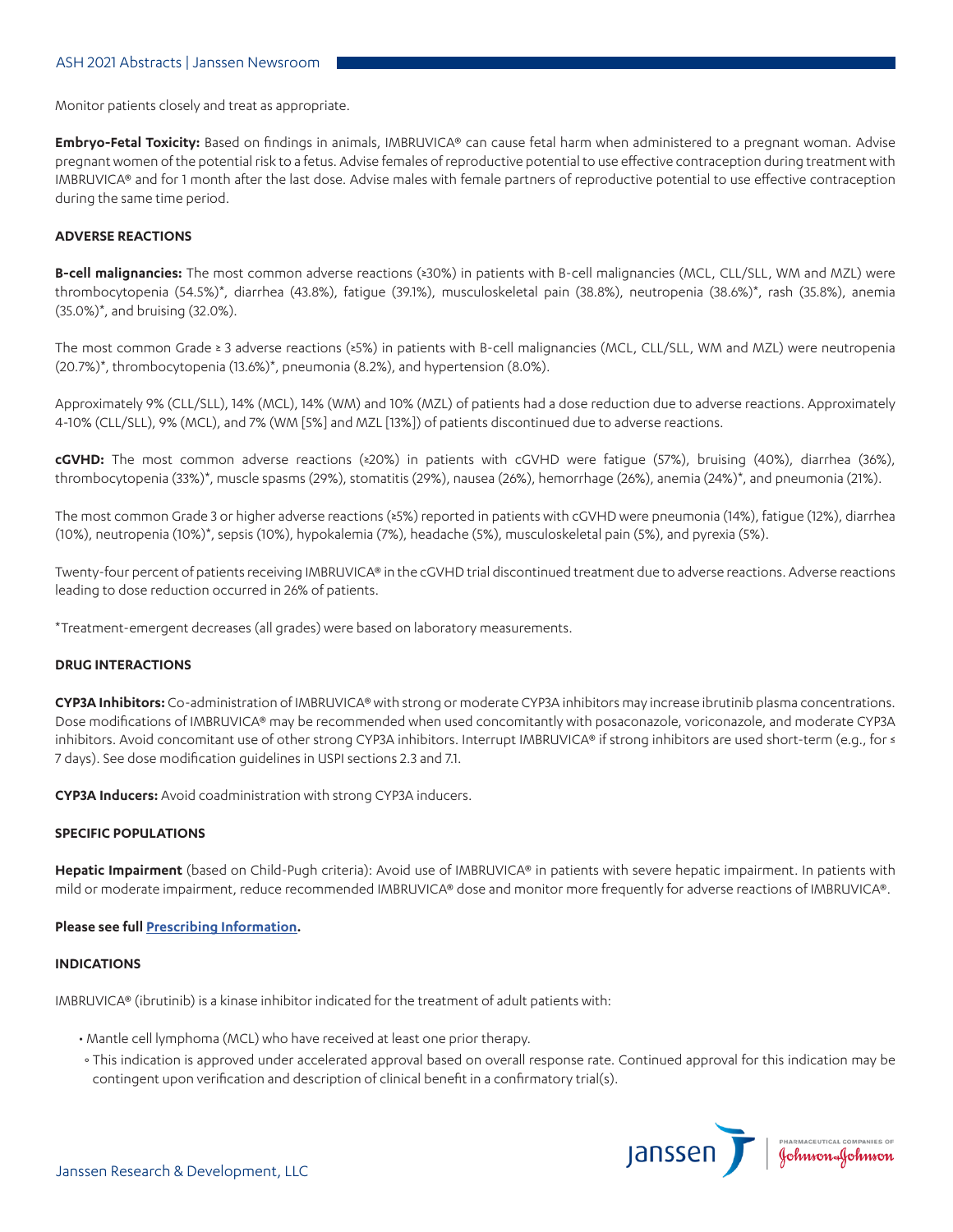- Chronic lymphocytic leukemia (CLL)/Small lymphocytic lymphoma (SLL).
- Chronic lymphocytic leukemia (CLL)/Small lymphocytic lymphoma (SLL) with 17p deletion.
- Waldenström's macroglobulinemia (WM).
- Marginal zone lymphoma (MZL) who require systemic therapy and have received at least one prior anti-CD20-based therapy.
- ° This indication is approved under accelerated approval based on overall response rate. Continued approval for this indication may be contingent upon verification and description of clinical benefit in a confirmatory trial(s).
- Chronic graft versus host disease (cGVHD) after failure of one or more lines of systemic therapy.

# **XARELTO® IMPORTANT SAFETY INFORMATION**

# **XARELTO® may cause serious side effects, including:**

**• Increased risk of blood clots if you stop taking XARELTO®.** People with atrial fibrillation (an irregular heart beat) that is not caused by a heart valve problem (nonvalvular) are at an increased risk of forming a blood clot in the heart, which can travel to the brain, causing a stroke, or to other parts of the body. XARELTO® lowers your chance of having a stroke by helping to prevent clots from forming. If you stop taking XARELTO®, you may have increased risk of forming a clot in your blood.

Do not stop taking XARELTO® without talking to the doctor who prescribes it for you. Stopping XARELTO® increases your risk of having a stroke. If you have to stop taking XARELTO®, your doctor may prescribe another blood thinner medicine to prevent a blood clot from forming.

**• Increased risk of bleeding.** XARELTO® can cause bleeding which can be serious, and may lead to death. This is because XARELTO® is a blood thinner medicine (anticoagulant) that lowers blood clotting. During treatment with XARELTO® you are likely to bruise more easily, and it may take longer for bleeding to stop. You may be at higher risk of bleeding if you take XARELTO® and have certain other medical problems.

# **You may have a higher risk of bleeding if you take XARELTO® and take other medicines that increase your risk of bleeding, including:**

- ° Aspirin or aspirin-containing products
- ° Long-term (chronic) use of non-steroidal anti-inflammatory drugs (NSAIDs)
- ° Warfarin sodium (Coumadin®, Jantoven®)
- ° Any medicine that contains heparin
- ° Clopidogrel (Plavix®)
- ° Selective serotonin reuptake inhibitors (SSRIs) or serotonin norepinephrine reuptake inhibitors (SNRIs)
- ° Other medicines to prevent or treat blood clots

**Tell your doctor** if you take any of these medicines. Ask your doctor or pharmacist if you are not sure if your medicine is one listed above.

# **Call your doctor or get medical help right away if you develop any of these signs or symptoms of bleeding:**

° Unexpected bleeding or bleeding that lasts a long time, such as:

- Nosebleeds that happen often
- Unusual bleeding from gums
- Menstrual bleeding that is heavier than normal, or vaginal bleeding
- ° Bleeding that is severe or you cannot control
- ° Red, pink, or brown urine
- ° Bright red or black stools (looks like tar)
- ° Cough up blood or blood clots
- ° Vomit blood or your vomit looks like "coffee grounds"
- ° Headaches, feeling dizzy or weak

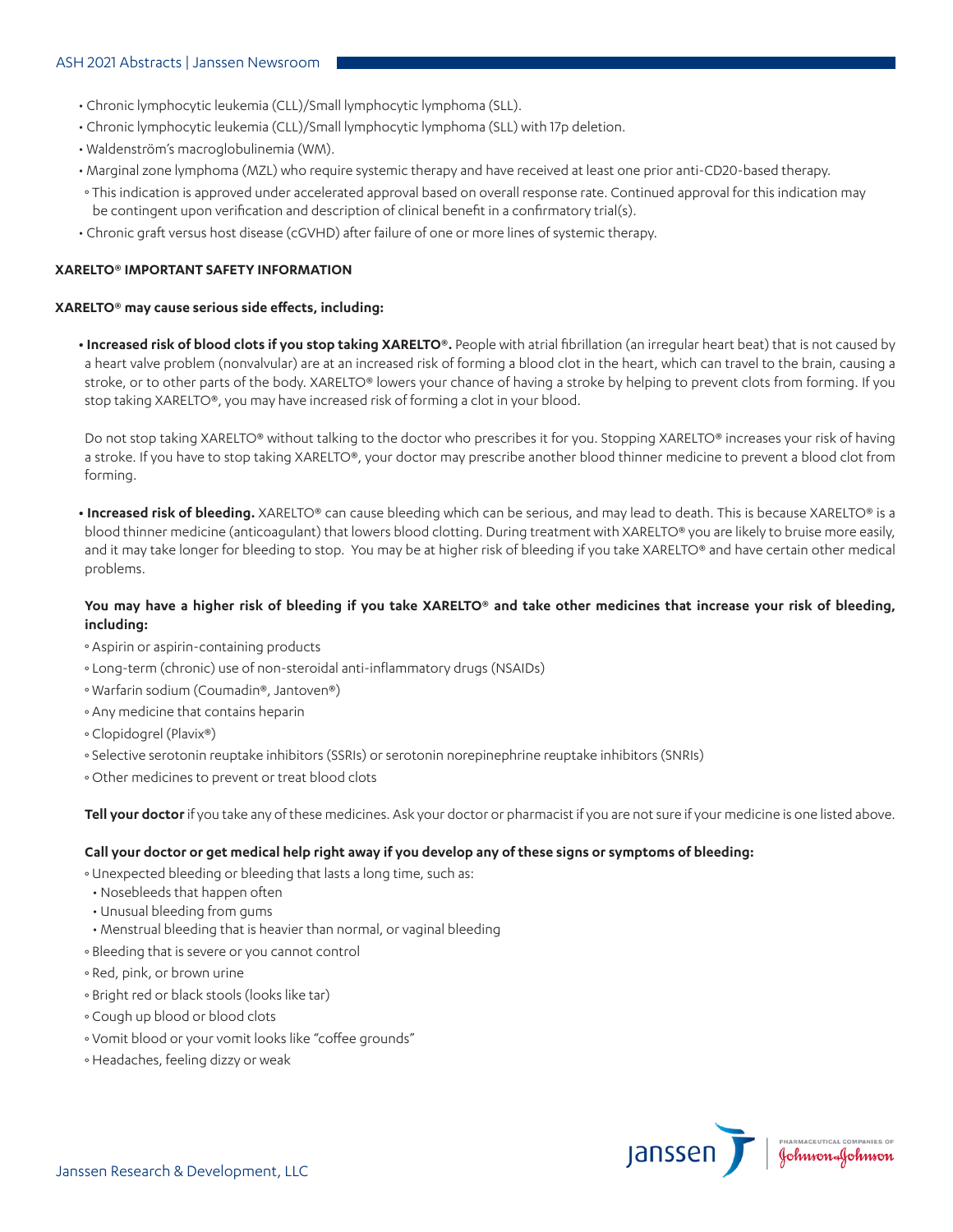° Pain, swelling, or new drainage at wound sites

- **Spinal or epidural blood clots (hematoma).** People who take a blood thinner medicine (anticoagulant) like XARELTO®, and have medicine injected into their spinal and epidural area, or have a spinal puncture, have a risk of forming a blood clot that can cause longterm or permanent loss of the ability to move (paralysis). Your risk of developing a spinal or epidural blood clot is higher if:
- ° A thin tube called an epidural catheter is placed in your back to give you certain medicine
- ° You take NSAIDs or a medicine to prevent blood from clotting
- ° You have a history of difficult or repeated epidural or spinal punctures
- ° You have a history of problems with your spine or have had surgery on your spine

If you take XARELTO® and receive spinal anesthesia or have a spinal puncture, your doctor should watch you closely for symptoms of spinal or epidural blood clots.

**Tell your doctor** right away if you have:

- back pain
- tingling
- numbness
- muscle weakness (especially in your legs and feet)
- or loss of control of the bowels or bladder (incontinence)

XARELTO® is not for use in people with artificial heart valves.

XARELTO® is not for use in people with antiphospholipid syndrome (APS), especially with positive triple antibody testing.

# **Do not take XARELTO® if you:**

- Currently have certain types of abnormal bleeding. Talk to your doctor before taking XARELTO® if you currently have unusual bleeding.
- Are allergic to rivaroxaban or any of the ingredients of XARELTO®.

# **Before taking XARELTO®, tell your doctor about all your medical conditions, including if you:**

- Have ever had bleeding problems
- Have liver or kidney problems
- Have antiphospholipid syndrome (APS)
- Are pregnant or plan to become pregnant. It is not known if XARELTO® will harm your unborn baby.
	- ° **Tell your doctor** right away if you become pregnant during treatment with XARELTO®. Taking XARELTO® while you are pregnant may increase the risk of bleeding in you or in your unborn baby.
	- ° If you take XARELTO® during pregnancy, **tell your doctor** right away if you have any signs or symptoms of bleeding or blood loss. **See "What is the most important information I should know about XARELTO®?" for signs and symptoms of bleeding.**
- Are breastfeeding or plan to breastfeed. XARELTO® may pass into your breast milk. Talk to your doctor about the best way to feed your baby during treatment with XARELTO®.

**Tell all of your doctors and dentists** that you are taking XARELTO®. They should talk to the doctor who prescribed XARELTO® for you before you have any surgery, medical or dental procedure.

**Tell your doctor about all the medicines you take,** including prescription and over-the-counter medicines, vitamins, and herbal supplements.

Some of your other medicines may affect the way XARELTO® works, causing side effects. Certain medicines may increase your risk of bleeding. **See "What is the most important information I should know about XARELTO®?"**

# **HOW SHOULD I TAKE XARELTO®?**

• Take XARELTO® exactly as prescribed by your doctor.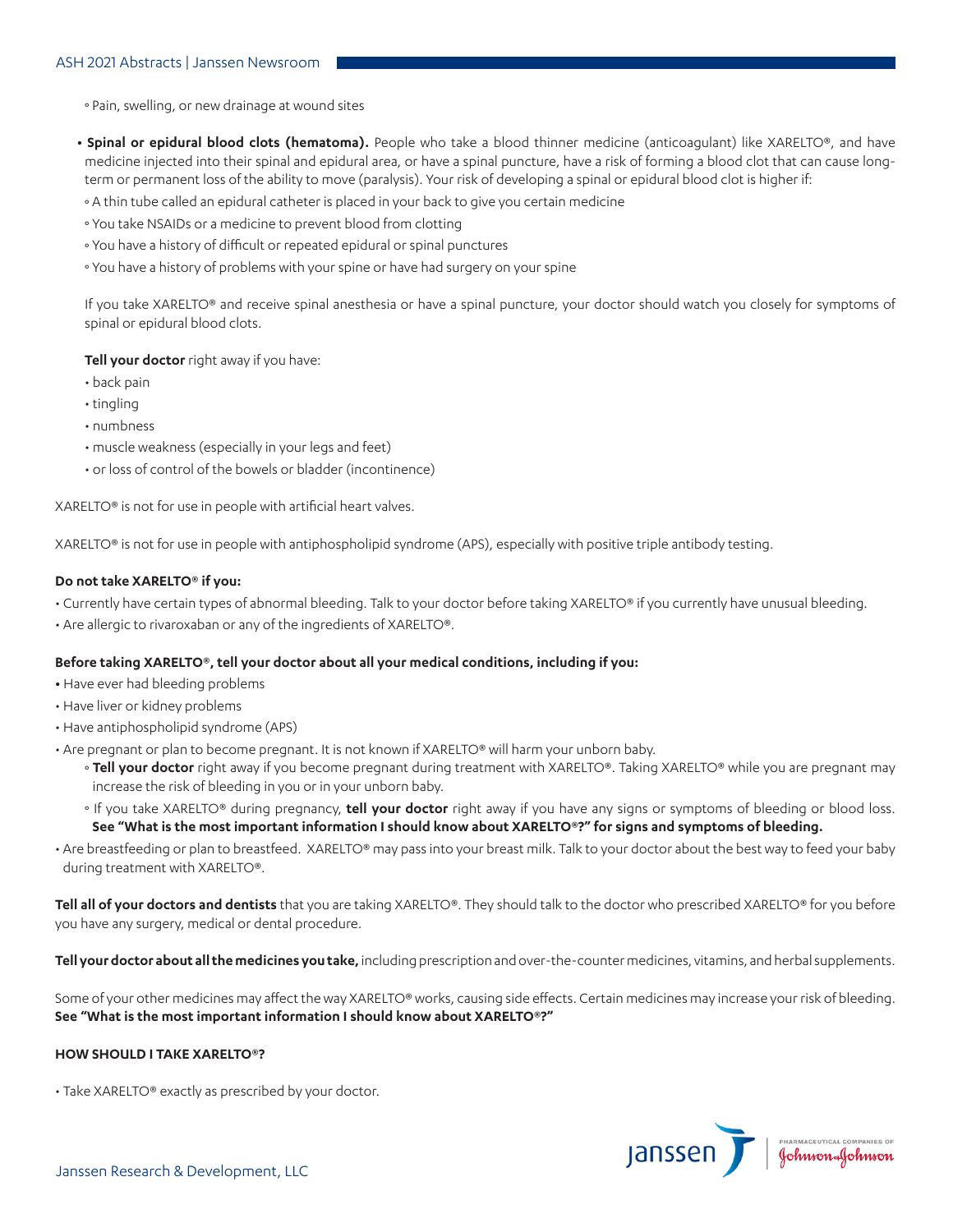- • **Do not change your dose or stop taking XARELTO® unless your doctor tells you to.** Your doctor may change your dose if needed.
- Your doctor will decide how long you should take XARELTO®.
- XARELTO® may need to be stopped for one or more days before any surgery or medical or dental procedure. Your doctor will tell you when to stop taking XARELTO® and when to start taking XARELTO® again after your surgery or procedure.
- If you need to stop taking XARELTO® for any reason, talk to the doctor who prescribed XARELTO® to you to find out when you should stop taking it. Do not stop taking XARELTO® without first talking to the doctor who prescribes it to you.
- If you have difficulty swallowing XARELTO® tablets whole, talk to your doctor about other ways to take XARELTO®.
- Do not run out of XARELTO®. Refill your prescription of XARELTO® before you run out. When leaving the hospital following a hip or knee replacement, be sure that you will have XARELTO® available to avoid missing any doses.
- If you take too much XARELTO®, go to the nearest hospital emergency room or call your doctor right away.

# **If you take XARELTO® for:**

- ° **Atrial Fibrillation that is not caused by a heart valve problem:**
- Take XARELTO® **1 time a day with your evening meal.**
- If you miss a dose of XARELTO®, take it as soon as you remember on the same day. Take your next dose at your regularly scheduled time.
- ° **Blood clots in the veins of your legs or lungs:**
- Take XARELTO® **1 or 2 times a day** as prescribed by your doctor.
- For the **10-mg dose**, XARELTO® **may be taken with or without food.**
- For the **15-mg and 20-mg doses**, take XARELTO® **with food at the same time each day.**
- If you miss a dose:
- �**If you take the 15-mg dose of XARELTO® 2 times a day (a total of 30 mg of XARELTO® in 1 day)**: Take XARELTO® as soon as you remember on the same day. You may take 2 doses at the same time to make up for the missed dose. Take your next dose at your regularly scheduled time.
- �**If you take XARELTO® 1 time a day:** Take XARELTO® as soon as you remember on the same day. Take your next dose at your regularly scheduled time.

# ° **Hip or knee replacement surgery:**

- Take XARELTO® 1 time a day with or without food.
- If you miss a dose of XARELTO®, take it as soon as you remember on the same day. Take your next dose at your regularly scheduled time.

# ° **Blood clots in people hospitalized for an acute illness:**

- Take XARELTO® 1 time a day, with or without food, while you are in the hospital and after you are discharged as prescribed by your doctor.
- If you miss a dose of XARELTO®, take it as soon as you remember on the same day. Take your next dose at your regularly scheduled time.

# ° **Reducing the risk of serious heart problems, heart attack and stroke in coronary artery disease:**

- Take XARELTO® 2.5 mg 2 times a day with or without food.
- If you miss a dose of XARELTO®, take your next dose at your regularly scheduled time.
- Take aspirin 75 to 100 mg once daily as instructed by your doctor.
- ° **Reducing the risk of a sudden decrease in blood flow to the legs, major amputation, serious heart problems or stroke in people with peripheral artery disease, including those who have recently had a procedure to improve blood flow to the legs:**
- Take XARELTO® 2.5 mg 2 times a day with or without food.
- If you miss a dose of XARELTO®, take your next dose at your regularly scheduled time.
- Take aspirin 75 to 100 mg once daily as instructed by your doctor.